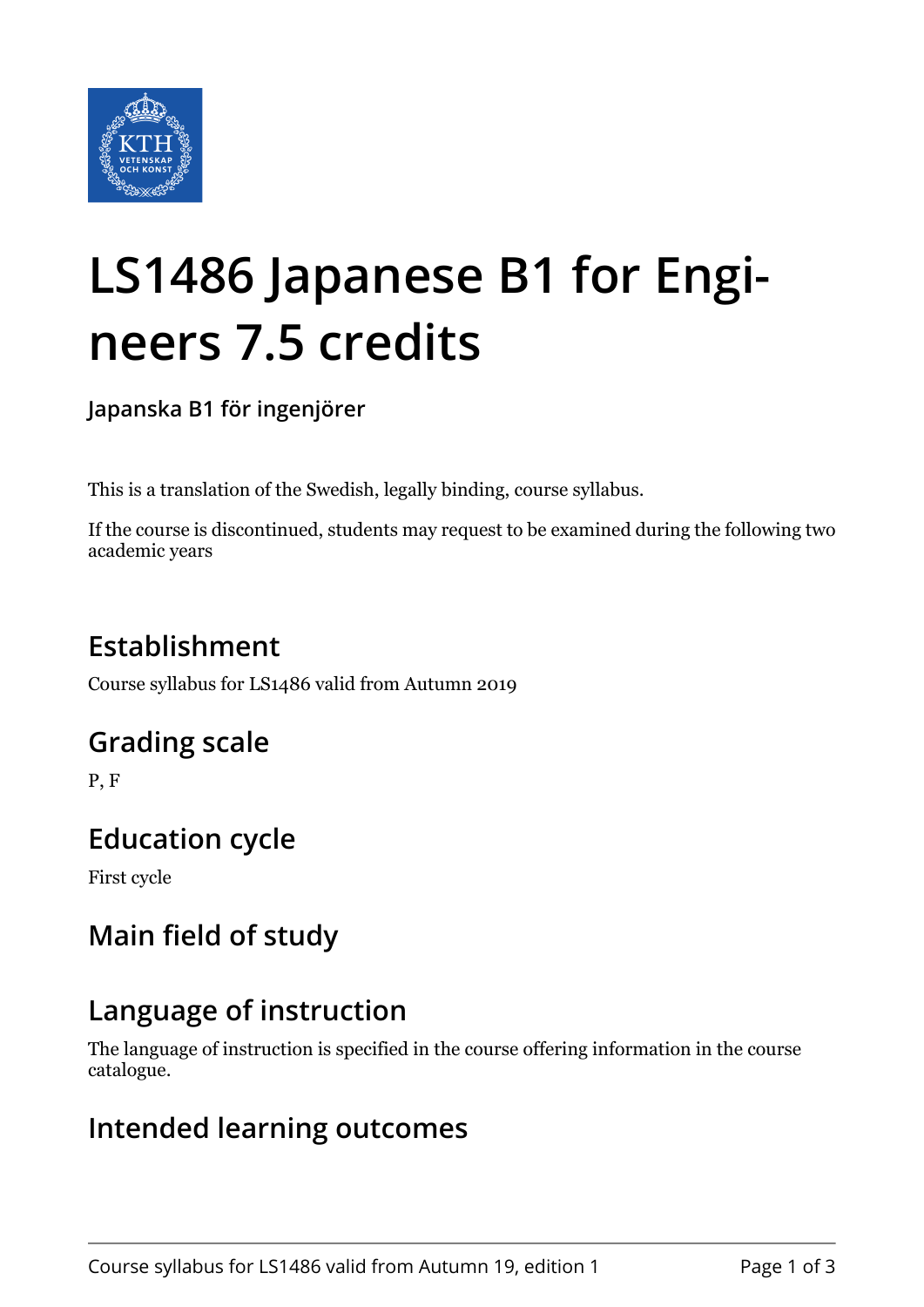The intended learning outcomes for the course refer mainly to the level B1 according to CEFR, the Common European Framework of Reference for Languages, and aim to strengthen the student's global competence.

On completion of the course, the student should, in addition to what is specified in courses at lower levels, be able to:

• identify the main contents in a shorter oral presentation on familiar topics

• express his/her own opinions in coherent text and be able to write texts and give simple presentations concerning daily life, work-related issues or technology

• understand clear messages and pieces of information and participate in conversations in Japanese in everyday situations

• in Swedish identify and account for facts from authentic, technical texts

• translate technical Japanese texts within familiar subject areas by means of web-based translation programs

• search for personally relevant information in Japanese via the Internet

#### **Course contents**

Exercises in understanding spoken Japanese and participating in conversation in a variety of situations. Exercises in expressing opinions about chosen subjects in both speech and writing. Grammar and vocabulary exercises. Active learning of about 100 additional kanji characters Overview of the structure of technical terms. Translation exercises on a variety of texts. Written exercises, e.g. simple reports dealing with subject areas familiar to the student. Facts about Japan, Japanese culture, society and technical development.

## **Specific prerequisites**

Basic university qualification. Completion and pass of Japanese A2 for Engineers, equivalent older course, or the equivalent knowledge demonstrated in a compulsory placement test taken before applying for the course.

# **Course literature**

Course literature will be announced before the start of the course. Recommended reference literature and electronic resources will be listed in the course information or in a similar way.

# **Examination**

- KONA Assessment, 1.5 credits, grading scale: P, F
- LEXA Continuous Assessment, 6.0 credits, grading scale: P, F